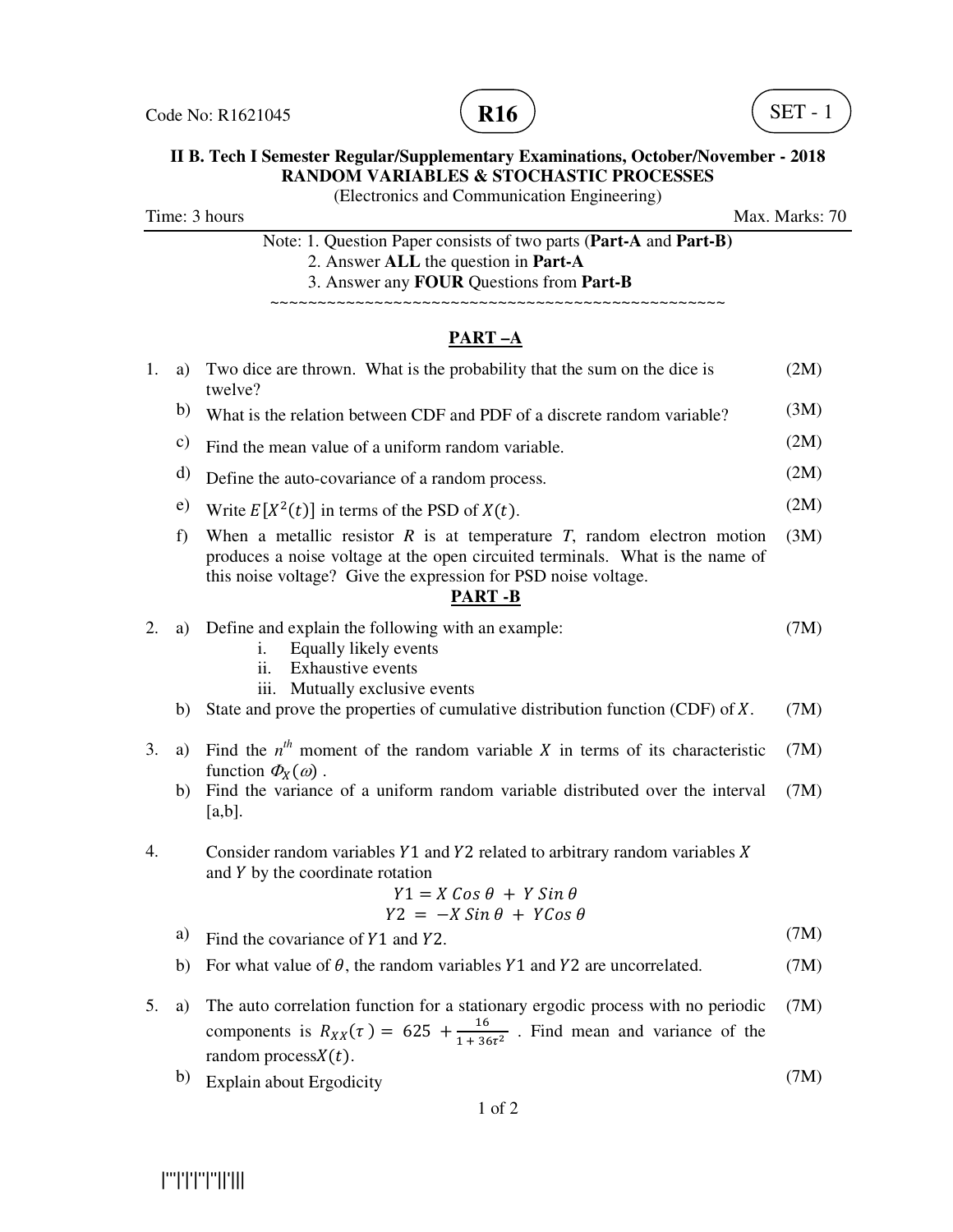

- 6. a) Show that the auto-correlation function and power spectral density form Fourier transform pair. (7M)
	- b) State all the properties of power spectral density and cross power spectral density. (7M)
- 7. a) Derive the relation between PSDs of input and output random processes of an LTI system. (7M)
- b) Write notes on generalized Nyquist theorem for modeling a source of thermal (7M) noise.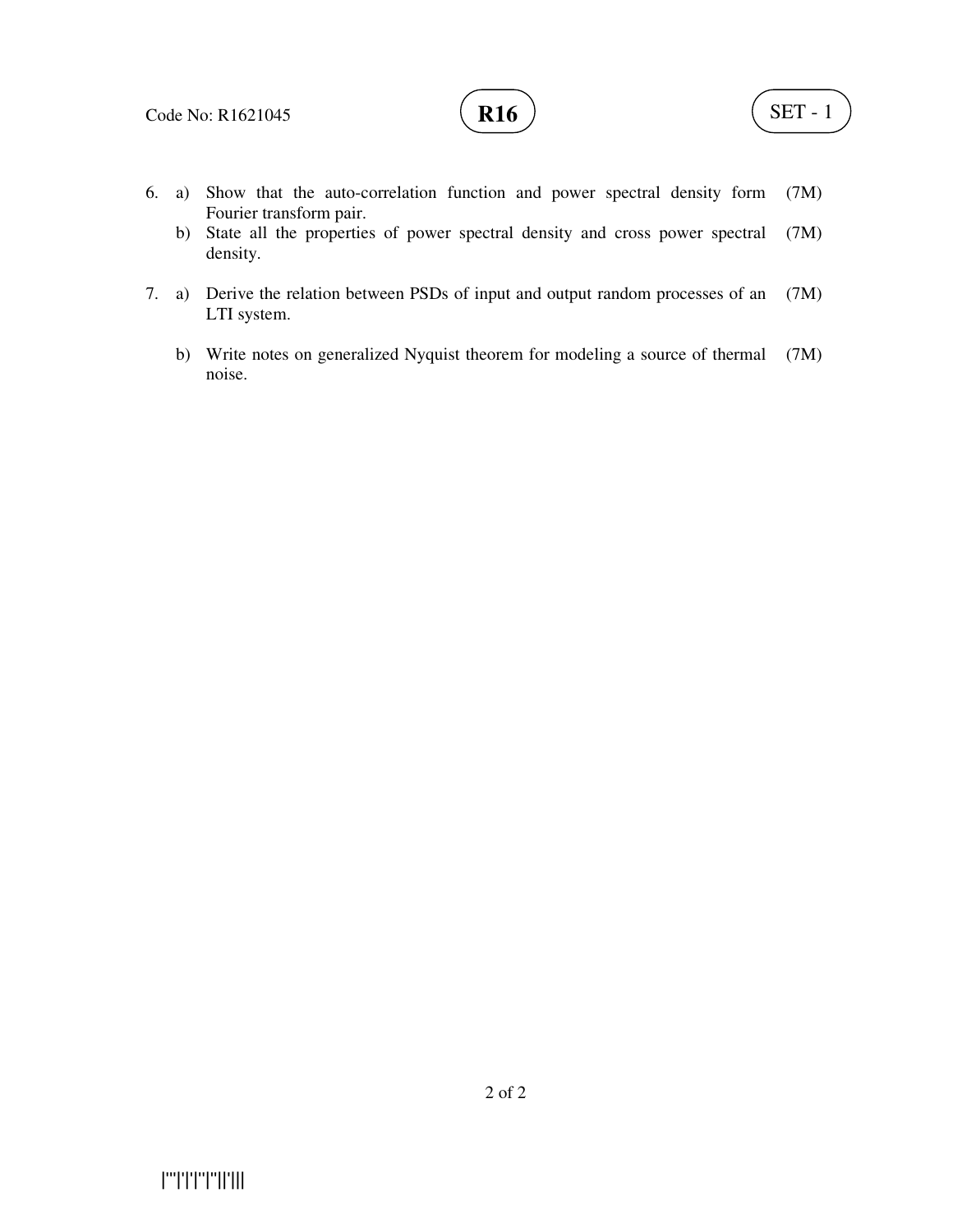



### **II B. Tech I Semester Regular/Supplementary Examinations, October/November - 2018 RANDOM VARIABLES & STOCHASTIC PROCESSES**

(Electronics and Communication Engineering)

Time: 3 hours Max. Marks: 70

| Note: 1. Question Paper consists of two parts (Part-A and Part-B) |
|-------------------------------------------------------------------|
| 2. Answer ALL the question in <b>Part-A</b>                       |
| 3. Answer any <b>FOUR</b> Questions from <b>Part-B</b>            |

~~~~~~~~~~~~~~~~~~~~~~~~~~~~~~~

### **PART –A**

| 1.            | a) | Define a random variable.                                                                                                                          | (2M) |  |
|---------------|----|----------------------------------------------------------------------------------------------------------------------------------------------------|------|--|
|               | b) | If $\Theta$ is a Random variable, uniformly distributed on the interval                                                                            | (3M) |  |
|               |    | $(0, \pi/2)$ find the mean value of ' $\Theta$ '.                                                                                                  |      |  |
|               | C) | Give the expression for the joint PDF of bi-variate Gaussian random variable?                                                                      | (2M) |  |
|               | d) | Let $Y(t) = X(t) + 2\pi$ , where $X(t)$ is WSS. Is $Y(t)$ WSS?                                                                                     | (2M) |  |
|               | e) | Define narrowband random process.                                                                                                                  | (2M) |  |
|               | f) | Give the expression for power spectral density                                                                                                     | (3M) |  |
| <b>PART-B</b> |    |                                                                                                                                                    |      |  |
| 2.            | a) | A random experiment consists of flipping two coins. A random variable, X, is<br>taking the number of heads. Sketch the distribution function of X. | (7M) |  |
|               | b) | Show that                                                                                                                                          | (7M) |  |
|               |    | $x_{2}$<br>$\int f_X(x)dx = P(x_1 < X \leq x_2)$                                                                                                   |      |  |
| 3.            | a) | A random variable Y has a probability density function of the form                                                                                 | [/M) |  |
|               |    | $\mathbf{r}$ $\mathbf{r}$ $\mathbf{r}$                                                                                                             |      |  |

- $0 < y \leq 6$  $(y)$  $\gamma(y)$ <sup>-</sup> $\left\{0\right\}$  $Kv$   $0 < v$  $f_v(y)$ *elsewhere*  $\begin{cases} Ky & 0 < y \leq \end{cases}$  $=\frac{1}{2}$  $\overline{\mathfrak{l}}$
- i. Find the value of *K* for which this is a valid probability density function.
- ii. Find the variance of *Y* .
- b) Show that  $Var[aX] = a^2Var[$  $X$ ]. (7M)
- 4. a) Two random variables *X* and *Y* have a joint probability density function given by (7M)

$$
f_{XY}(x, y) = \begin{cases} Ae^{-(2x+3y)} & x \ge 0, y \ge 0\\ 0 & x < 0, y < 0 \end{cases}
$$

Find the correlation coefficient  $\rho_{XY}$ .

 b) Derive the relation between correlation and covariance of two random variables  $X$  and  $Y$ . (7M)

1 of 2

|'''|'|'|''|''||'|||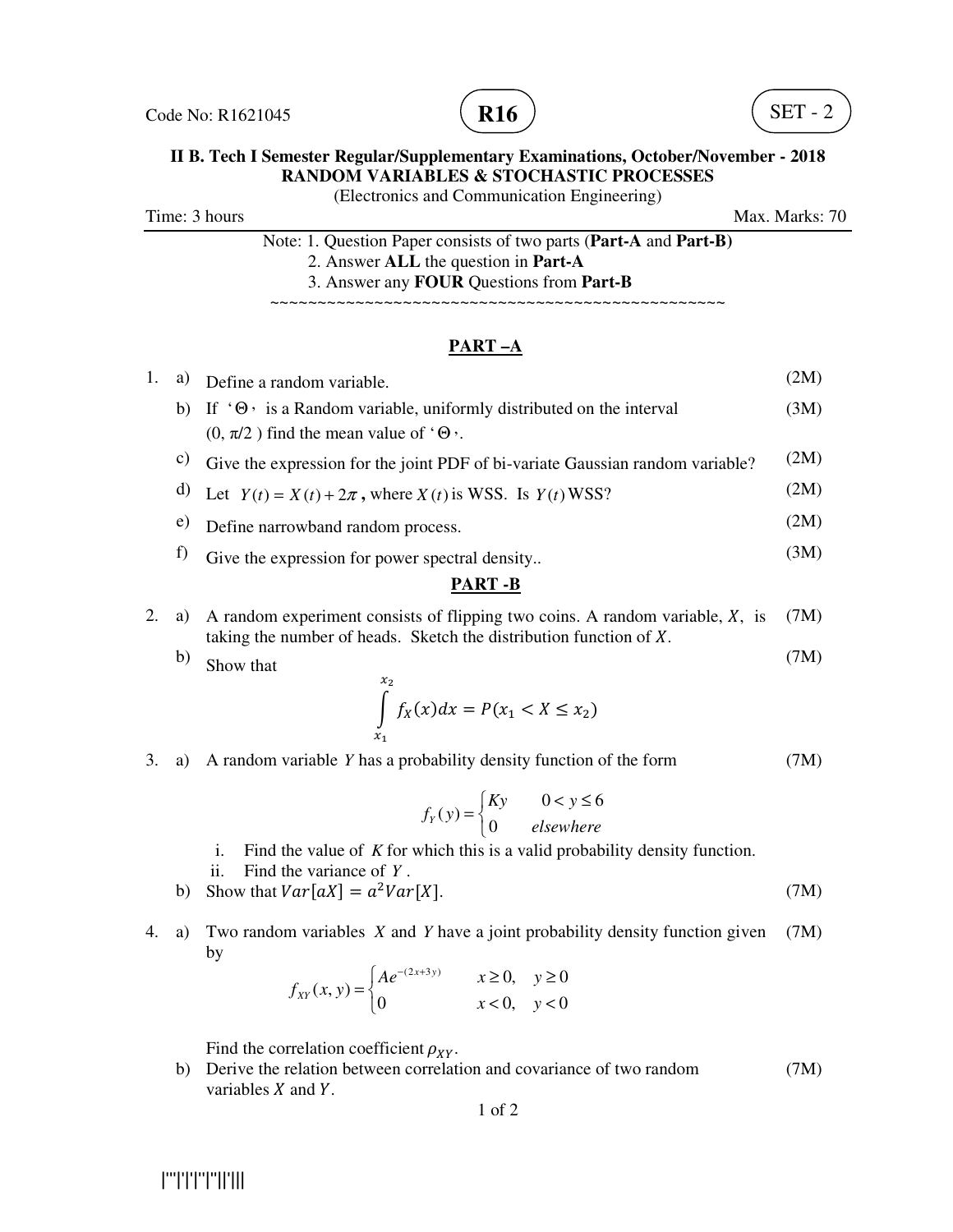

# **R16**  $\big)$  (SET - 2)

- 5. a) A wide-sense stationary random process has an autocorrelation function of the (7M) form  $R_{XX}(\tau) = 2e^{-2|\tau|} + 4e^{-4|\tau|}$ 
	- i. Find the mean value of the process.
	- ii. Find the mean-square value of the process.
	- b) Define the mean-ergodic, autocorrelation-ergodic and ergodic random processes. (7M)
- 6. a) State all the properties of power spectral density function. (7M)
	- b) Show that the cross-power spectral density and cross-correlation form Fourier transform pair. (7M)
- 7. a) The thermal agitation noise generated by a resistance can be closely approximated as white noise having a spectral density of  $2kTR V^2/Hz$ , where  $k = 1.37 \times 10^{-23}$  W-s/<sup>o</sup>K is the Boltzmann constant, T is the absolute temperature in degree Kelvin, and  $R$  is the resistance in ohms. A physical resistance is paralleled by a capacitance as shown in Figure 1. (7M)



#### **Figure 1**

Calculate the mean-square value of the noise voltage across AB terminals.

b) Write brief notes on the following:

(7M)

- i. Band-limited random process
- ii. Narrowband random process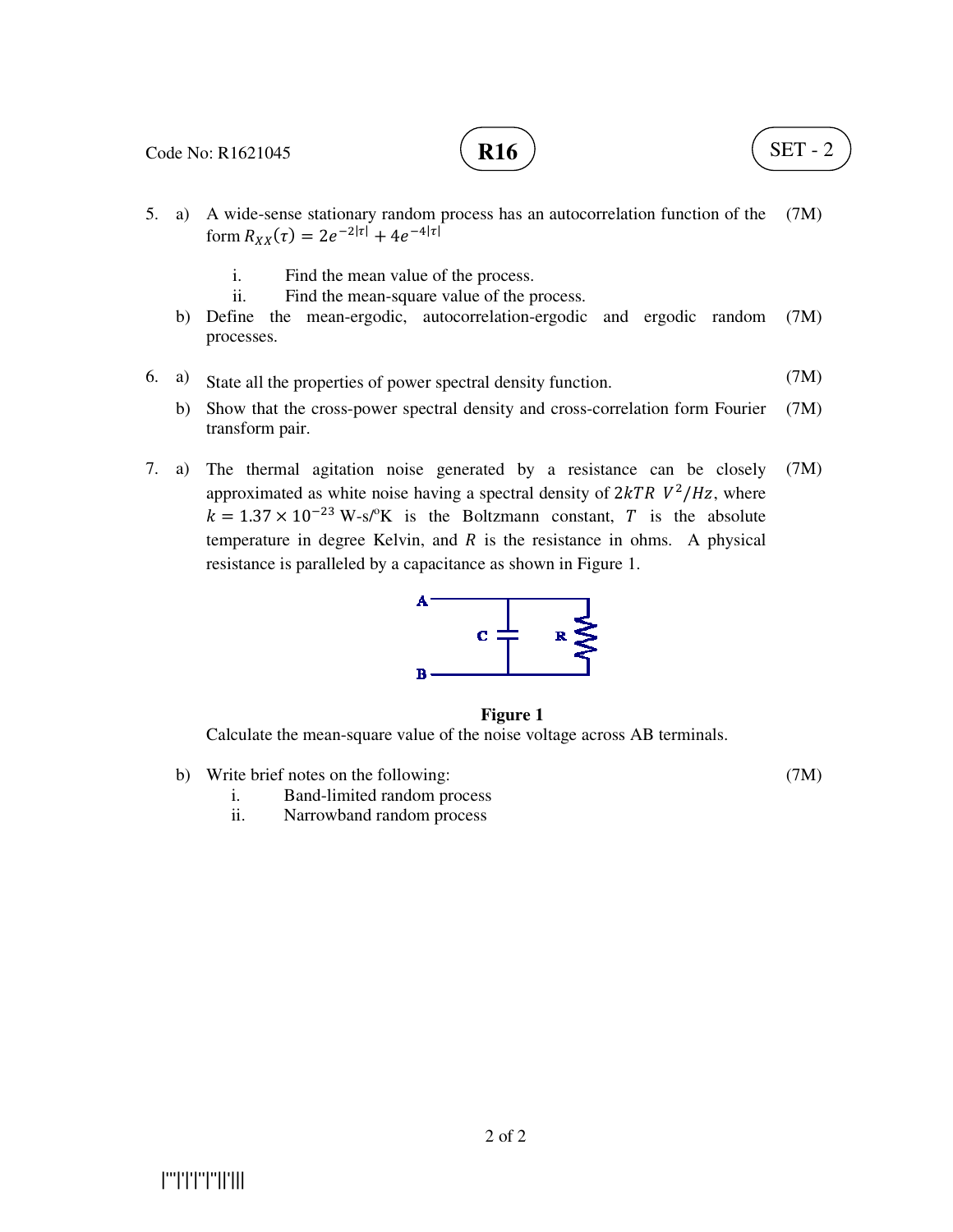



## **II B. Tech I Semester Regular/Supplementary Examinations, October/November - 2018 RANDOM VARIABLES & STOCHASTIC PROCESSES**

(Electronics and Communication Engineering)

Time: 3 hours Max. Marks: 70

| Note: 1. Question Paper consists of two parts (Part-A and Part-B) |
|-------------------------------------------------------------------|
| 2. Answer ALL the question in <b>Part-A</b>                       |
| 3. Answer any <b>FOUR</b> Questions from <b>Part-B</b>            |

~~~~~~~~~~~~~~~~~~~~~~~~~~~~~~~~~~~~~~~~~~~~~~~~

## **PART –A**

| 1. | a)             | Define the total probability theorem.                                                                                                                                                                 | (2M) |  |
|----|----------------|-------------------------------------------------------------------------------------------------------------------------------------------------------------------------------------------------------|------|--|
|    | b)             | List the properties of probability mass function.                                                                                                                                                     | (3M) |  |
|    | $\mathbf{c})$  | Show that the first central moment is zero.                                                                                                                                                           | (2M) |  |
|    | d)             | Define ergodic random process.                                                                                                                                                                        | (2M) |  |
|    | e)             | List the properties of power spectral density.                                                                                                                                                        | (2M) |  |
|    | f)             | Define band-limited random process.                                                                                                                                                                   | (3M) |  |
|    | <b>PART -B</b> |                                                                                                                                                                                                       |      |  |
| 2. | a)             | Define and explain the following with an example:<br>Discrete sample space<br>i.<br>Conditional probability<br>11.<br>Continuous random variable<br>iii.                                              | (7M) |  |
|    | b)             | A random variable, $X$ , takes the number of heads that come-up when a fair<br>coin is tossed twice. Obtain the probability mass function of $X$ and plot it.                                         | (7M) |  |
| 3. | a)             | The value of a resistor, R, is uniformly distributed over the interval 990 $\Omega$ to<br>1010 Ω. Find the mean-square value of R.                                                                    | (7M) |  |
|    | b)             | Find the probability density function of $Y = X^2$ , where X is a Gaussian random<br>variable with zero-mean and unity-variance.                                                                      | (7M) |  |
| 4. | a)             | The joint probability density function of two random variables X and Y is<br>given by $f_{XY}(x, y) = \begin{cases} a(2x + y^2); & 0 \le x \le 2, 2 \le y \le 4 \\ 0; & \text{elsewhere} \end{cases}$ | (7M) |  |

Find

i. value of '*a*'

ii.  $P(X \leq 1, Y > 3)$ 

 b) Define central limit theorem for the following two cases: (7M)

- i. Unequal distributions
- ii. Equal distributions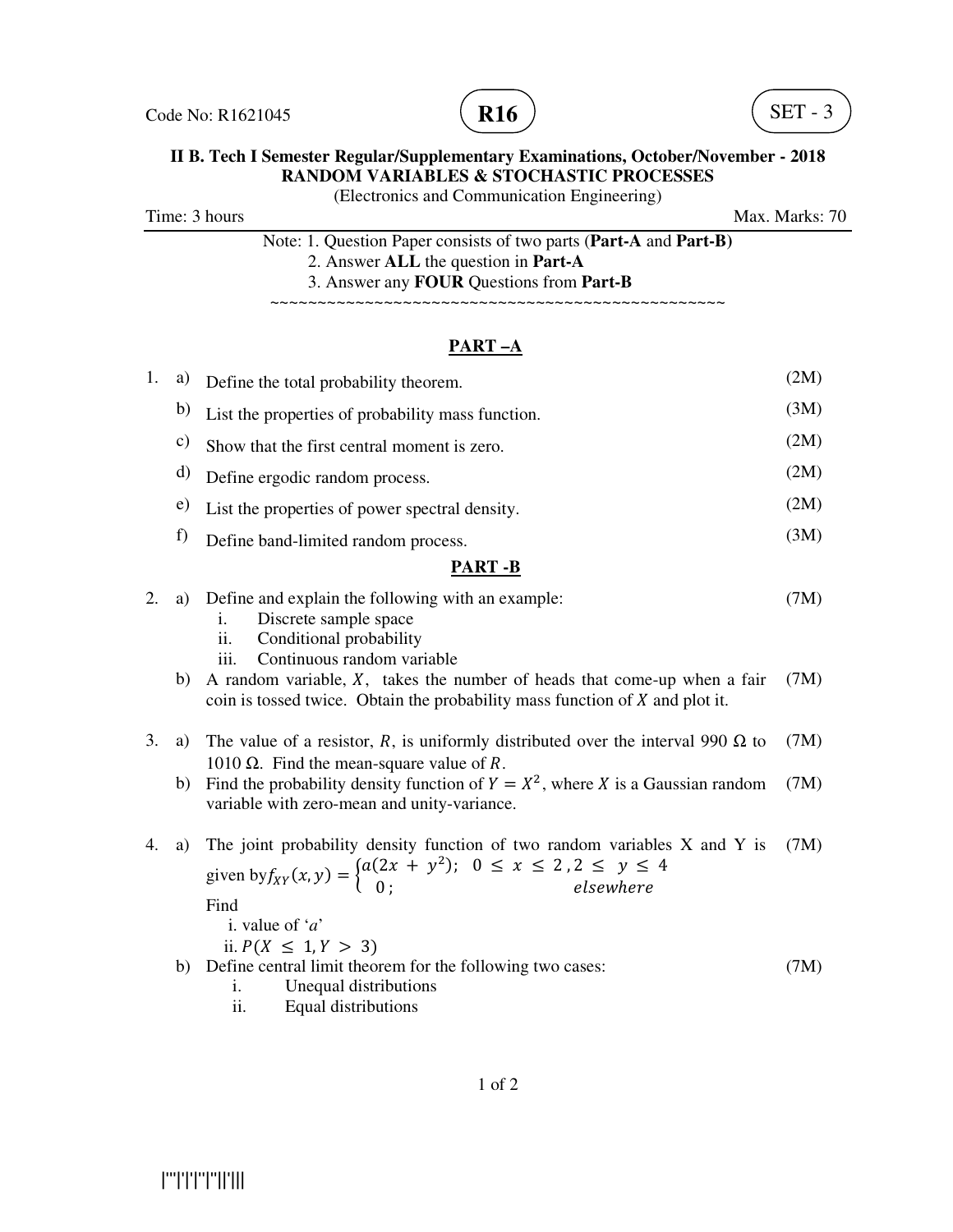



- 5. a) A random process is described by  $X(t) = A + B\cos(\omega t + \Theta)$ , where A is a random variable that is uniformly distributed between  $-3$  and  $+3$ , B is a random variable with zero-mean and variance of 4,  $\omega$  is a constant, and  $\Theta$  is a random variable that is uniformly distributed from  $-\frac{\pi}{2}$  $\frac{\pi}{2}$ to +  $\frac{3\pi}{2}$  $\frac{3\pi}{2}$ . *A*, *B* and  $\Theta$  are statistically independent. Calculate the variance of this process. (7M)
	- b) Derive the relationship between auto-correlation function and auto-covariance function. (7M)
- 6. a) A stationary random process has a band-limited spectral density of the form (7M)

$$
S_{XX}(f) = \begin{cases} 0.1 & |f| < 1000 Hz \\ 0 & elsewhere \end{cases}
$$

Find the mean-square value of the random process.

- b) State the properties of cross-power spectral density functions. (7M)
- 7. a) Find the power spectral density of the output of the linear system with impulse response  $h(t) = e^{-2t}u(t)$  if the input has a power spectral density of (7M)

$$
S_{XX}(\omega) = \frac{18}{\omega^2 + 9}
$$
\n(7M)

- b) Write notes on the following:
	- i. Noise equivalent bandwidth
	- ii. Noise equivalent temperature